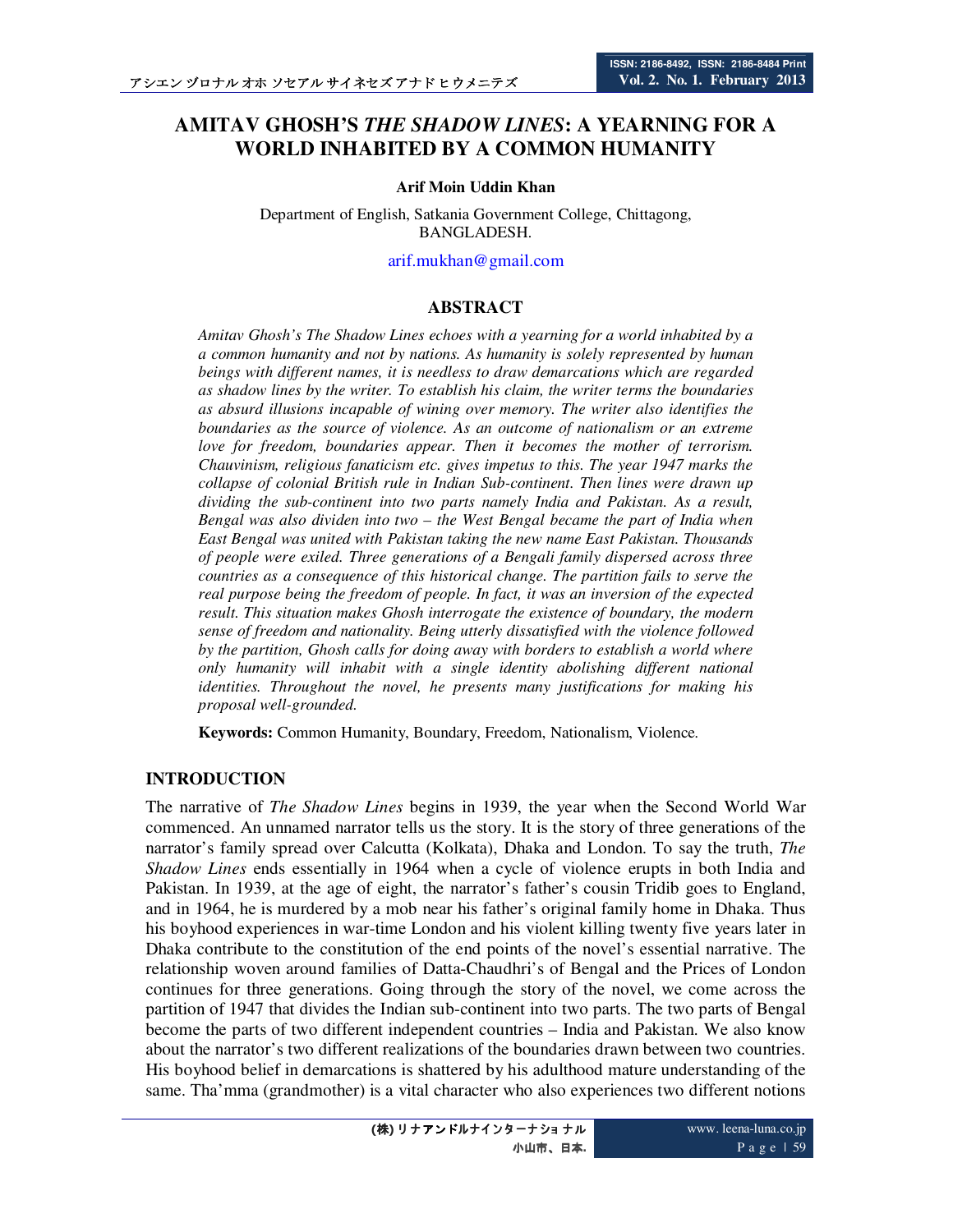of idealism regarding Dhaka which is her place of birth. Her one experience is before her grandson Tridib's killing and another follows the tragic incident. The violence following the partition raises questions regarding the existing political system of border lines and the modern idea of nation. Tridib tells us a dream of a `better place, a place without borders and countries' (Ghosh, 1988). As these factors cannot serve the true purpose, the writer yearns for a world where only a common humanity will live and there will be no place for multinational identities.

### **DO BOUNDARIES REALLY EXIST?**

This is one of the dominant issues placed by Amitav Ghosh in his *The Shadow Lines.* According to the theory of modern political geography, an independent country means the inevitable existence of the demarcation surrounding the country to mark its separate identity independent of neighbouring countries. To materialize the theory, boundaries were drawn between the newly independent India and Pakistan. Bangladesh, the then East Pakistan, was separated from West Bengal of India by boundary lines to be a part of Independent Pakistan.

The unnamed narrator of the novel holds a belief in his childhood regarding the physical substance of border. He thinks that the other side of the border means another reality. His mature realization of adulthood reveals to him that his childhood belief is a `mirage'. The novel offers a minute detail of the deceptive nature of the national borders constructed to project an image of difference across political divides. The narrator's grandmother has a firm belief in the ability of national boundaries to distinguish between her own community and others. Tha'mma's this belief is undermined when the novel unfolds in 1964. While planning her visit to Dhaka, she wonders whether she would be able to see the demarcation lines between India and East Pakistan from the plane. To mock at this thought, her grandson asks her if the border is a long black line with a green on one side and scarlet on the other side as shown in the school atlas. In reply, she expresses her expectation to find trenches or soldiers or guns pointing at each other or even no man's land there. When she is told that she should expect clouds and at the most some green fields, she is simply astonished and her natural response is:

 But if there aren't trenches or anything, how are people to know? I mean, wher's the difference then? And if there's no difference, both sides will be the same; it' ll be just like it used to before , when we used to catch a train in Dhaka and get off in Calcutta the next day without anybody stopping us. What was it all for then- partition and all the killing and everything \_ if there isn't something in between? (Ghosh, 1988)

Thus Tha'mma fails to understand that the border is like a mirror, a looking-glass border, wherein one looks beyond to find self – reflection which mirror conflict and riots for the sake of preserving self-an exercise which seems arbitrary and meaningless. She is utterly surprised when she is further told that 'the borders aren't on the frontier: its right inside the airport. You'll see. You'll cross it when you have to fill in all those disembarkation cards and things. And to her surprise, she feels that `her place of birth had come to be so messily at odds with her nationality' (Ghosh, 1988).

The logic that worked behind the partition seems somewhat illogical. There is a similarity between the lines that divide India from Pakistan and the lines of the circle the narrator draws on the map with the help of his compass and pencil. These lines are nothing but the whims of politicians and are unable to enforce cultural difference. Even they cannot separate the two communities living across the border. There must be something to connect India to East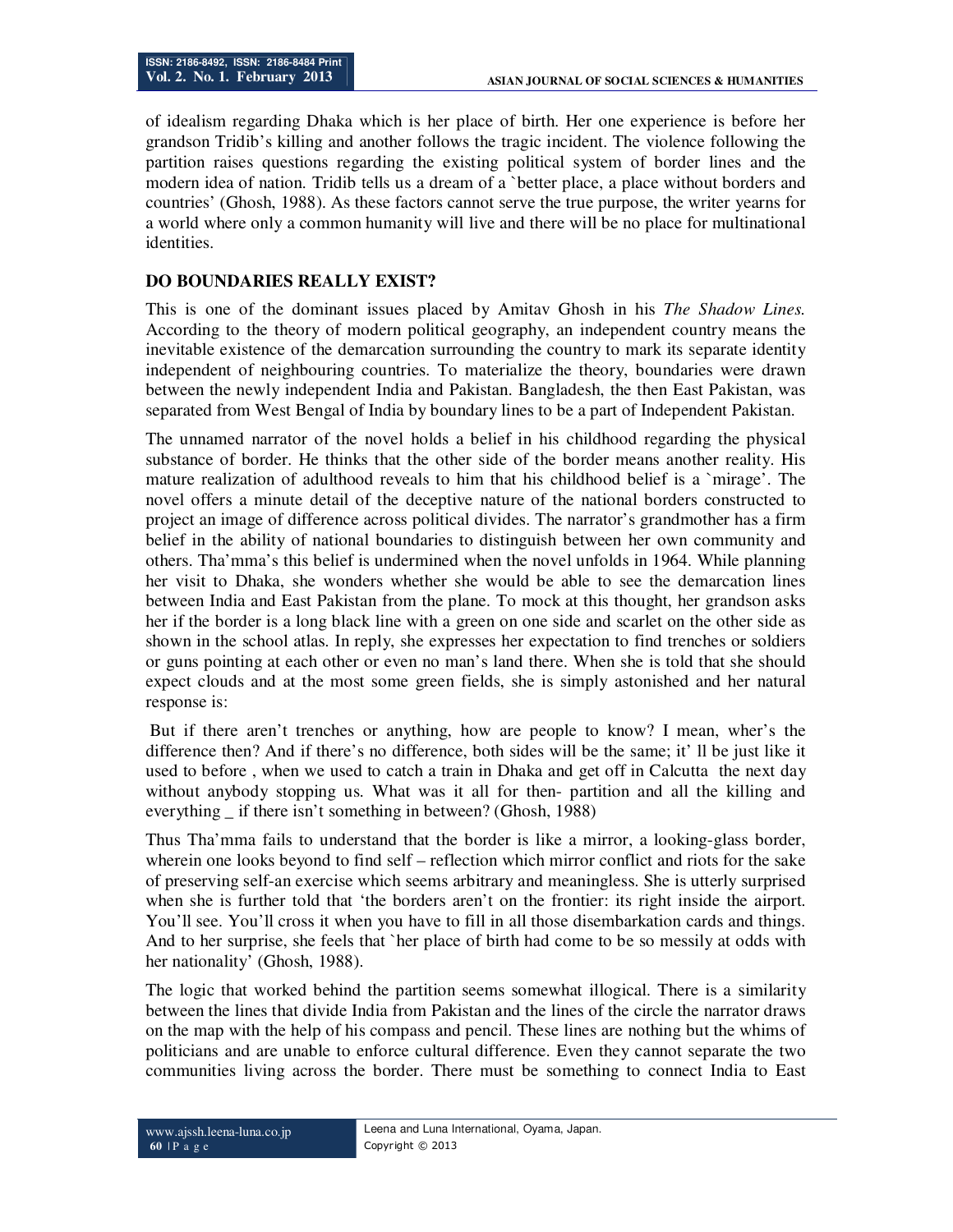Pakistan and Calcutta to Dhaka. It is not surprising that the grandmother's old uncle refuses to leave Dhaka and migrate to India.

The demarcations or the shadow lines are not strong enough to wipe out something from one's memory. Though Tha'mma is going to Dhaka, she says that she is coming to Dhaka. The fact if that she views her journey to Dhaka as returning her own home.

Even religion in this novel has a stronger influence than the national boundaries and is able enough to evoke a sense of loyalty and belonging which supersedes the one generated by a sense of nationalism. The desecration of the Hazratbal shrine in Srinagar creates communal frenzy not only in Calcutta but also in Dhaka which is outside of the political boundaries of India. The same happens following the attack on Babri Mosque of India in 1990's. The Muslim Community of Bangladesh becomes shocked at it and they take it as a violent and insulting assault on their religion. Exploiting this religious sentiment, some mean and fake religious people from the Muslims and some materialistic Hindus destroyed and looted many temples in Bangladesh.

In fact, the absurdity of the partition is a dominant concern of The *Shadow Lines and* Ghosh's narrative puts light on this theme frequently. The story of the partition of the grandmother's (Tha'mma) ancestral house in Dhaka is a metaphorical and comic example of this theme. When Tha'mma is still a young Child, their house is partitioned with the dividing lines going through doorways and the lavatory bisecting an old commode. Even the old nameplate is divided into two. This farcical act questions the logic of the political division of the nation. The meaninglessness of the demarcations is further demonstrated by Ghosh. He tells us that identical realities exist across territorial division. These are originally meant to present the differences. During her childhood, Tha'mma and her sister visualize the other side of the partitioned house to be upside down as an inverted image of their part of the house. Surprisingly enough, when they to return to Dhaka to rescue their uncle, they find out that on the other side of the line there lies an identical reality. Thus category of difference and otherness is proved to be deceptive construct, a fabrication of our mind like and illusion having no grounding realities. In this regard, the following lines are worth-mentioning:

"Born in Dhaka and forced to migrate to Calcutta as a consequence of the bloodshed of the partition, Tha'mma feels that her sense of political identity- that being an Indian citizen- is at odds with her nostalgic longing for her roots that lies outside the political and geographical boundaries of India in Dhaka" (Sati, 2013)

# **MODERN IDEA OF NATION AND FREEDOM- A SUBJECT OF MUCH DEBATE**

Amitav Ghosh interrogates modern idea of nation and freedom in his *The Shadow Lines* by presenting their shallowness. What he attempts to opine about these notions of nation and freedom held and practised in modern world is appropriately explained in the following critical comment of Someshwar Sati:

Is the nation a homogeneous entity? This is a fundamental question that the The Shadow Lines raises. It also furnishes the reader with a univocal answer – a firm and emphatic `No'. Writing about the reasons for writing this novel Amitav Ghosh had revealed in a leading American magazine that the ghastly events that followed the assassination of Mrs. Indira Ghandi (1984) had deeply pained him. He was unable to understand how a community that was essentially Indian- the Sikhs could be made the victim of such an inhuman massacre by their own non-Sikh countrymen. This incident had convinced him that there were deep fissure within the body polity of the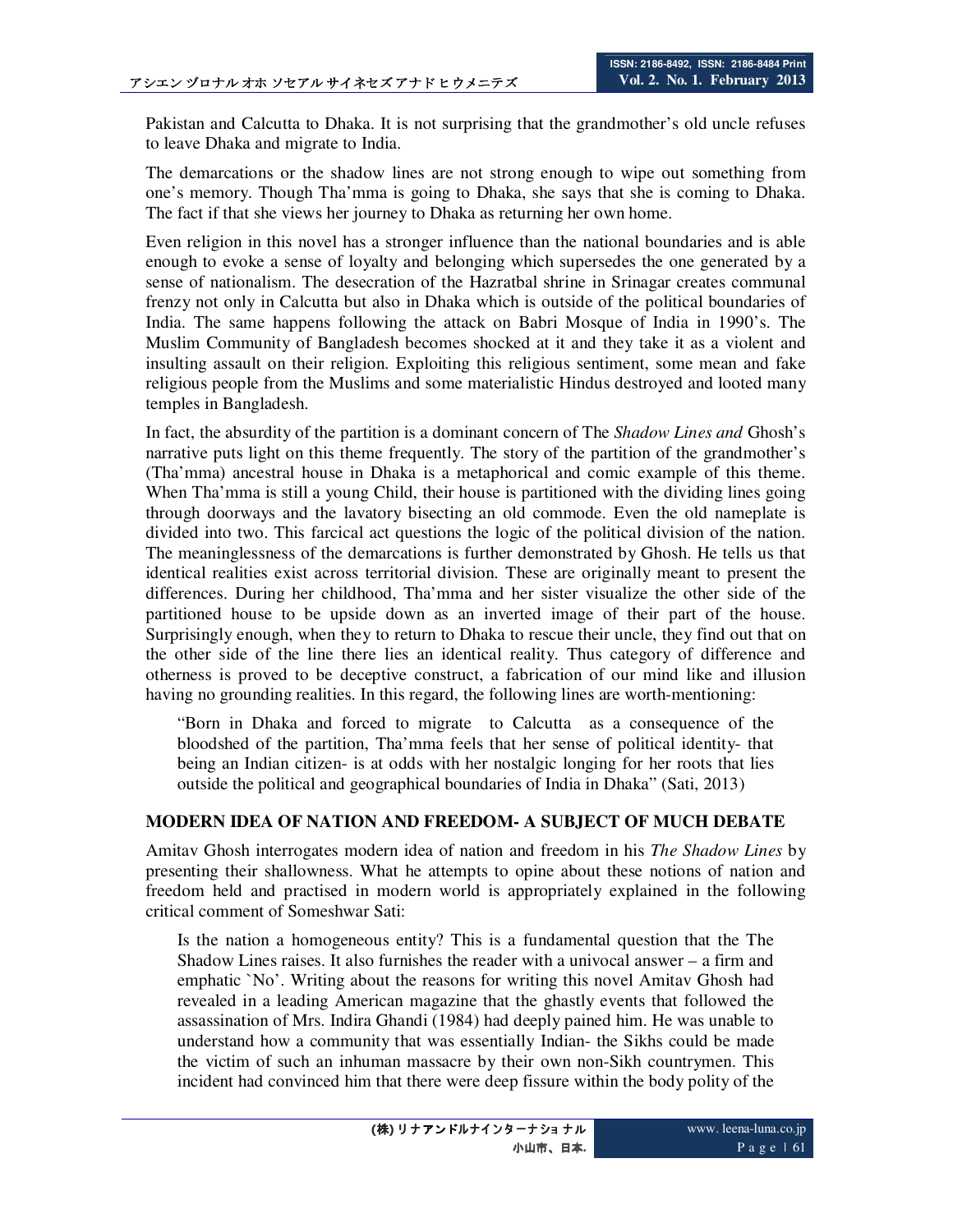Indian nation and it was this incident that inspired him to write *The Shadow Lines*  (Sati, 2013).

The present trend of diaspora really questions the uniqueness of a nation based on geographical boundary only. Bhikhu Parekh comments, "No self-image of India can be complete without a reference to its diaspora. Contrary to the myth that we Indians have been reluctant to travel abroad, a good part of our history is enacted outside India. The Buddhist missionaries to South, South East and Central Asia, Hindu traders in East Africa, West Africa, South East Asia and elsewhere, indentured labourers in different parts of the British empire, and recent Indian immigrants to the West are all examples of this. Thanks to the Indian diaspora of about twenty million people, .Just as India is being globalised; the globe too is being indianised" (Parekh, 2010).

To achieve freedom in political sense, we have to gain boundary to reach the formation of a nation. But the freedom is also a relative dimension. Freedom is a kind of illusion to Roby. He says that if freedom were possible through killings, then Tridib's death would have set him free. But a chance remark by a waiter in a restaurant sets his hand shaking like a leaf, fifteen years after the inhuman act, thousands of miles away in another continent. Even the division and subdivision of the continent fail to change the dismal situation.

# **VIOLENCE – BOTH INSTRUMENT AND RESULT REGARDING BOUNDARY, NATION AND FREEDOM**

To establish boundary and nation and thereby gain freedom, making violence instrumental is a common case. But it is frustrating that the violence that follows these achievements is crullers and more barbarous then that applied in the way of attaining them. This harsh reality is shockingly presented by Amitav Ghosh. In this novel, a bright example for militant nationalism is Tha'mma. She has nurtured nationalist dream an experienced the setbacks and success that give it its character. Her faith makes her link the national and domestic, public service and personal activity. Each evening she insists that her grandson goes for a run. She advises him that he cannot build a strong country without building a strong body. While saying so, she pushes him out of the house. Her militant nationalism finds an expression in her explanation of the creed of the English and relating it to the Indian context:

War is their religion.That's what it takes to make a country.Once that happens people forget they were born this or that , Muslim or Hindu,Bengali or Punjabi.They become a family born of the same pool of blood .That is what you have to achieve for India, don't you see? (Ghosh, 1988)

Later on, her chauvinistic zeal is evident when she gives a way her cherished necklace for the war fund in 1965.She justifies her this action to her grand soon saying, I gave it away [...] I gave it to the fund for the war.I had to, don't you see? For your sake; for your fredom.We has to kill them before they kill us; we have to wipe them out' (Ghosh, 1988).

Now Tha'mma differentiates between her present nation and the nation of her birth place by using `us' and `them'. This is the partition of 1947 that makes fellow people enemies.

Communalism is an ugly face of nationalism. We are told an incident by the narrator in which this negative aspect of nationalism is clearly manifest. The silence and crafty mob are in wait at street corner in Calcutta as the school bus carrying children speeds through the city. It is a time when rumours of the city's water supply being poisoned are doing rounds and fare the young children. The narrator goes on, `That particular fear has a texture you can neither forget nor describe. It is like the fear of the victims of an earthquake, of people who have lost faith in the stillness of the earth (Gosh, 1988).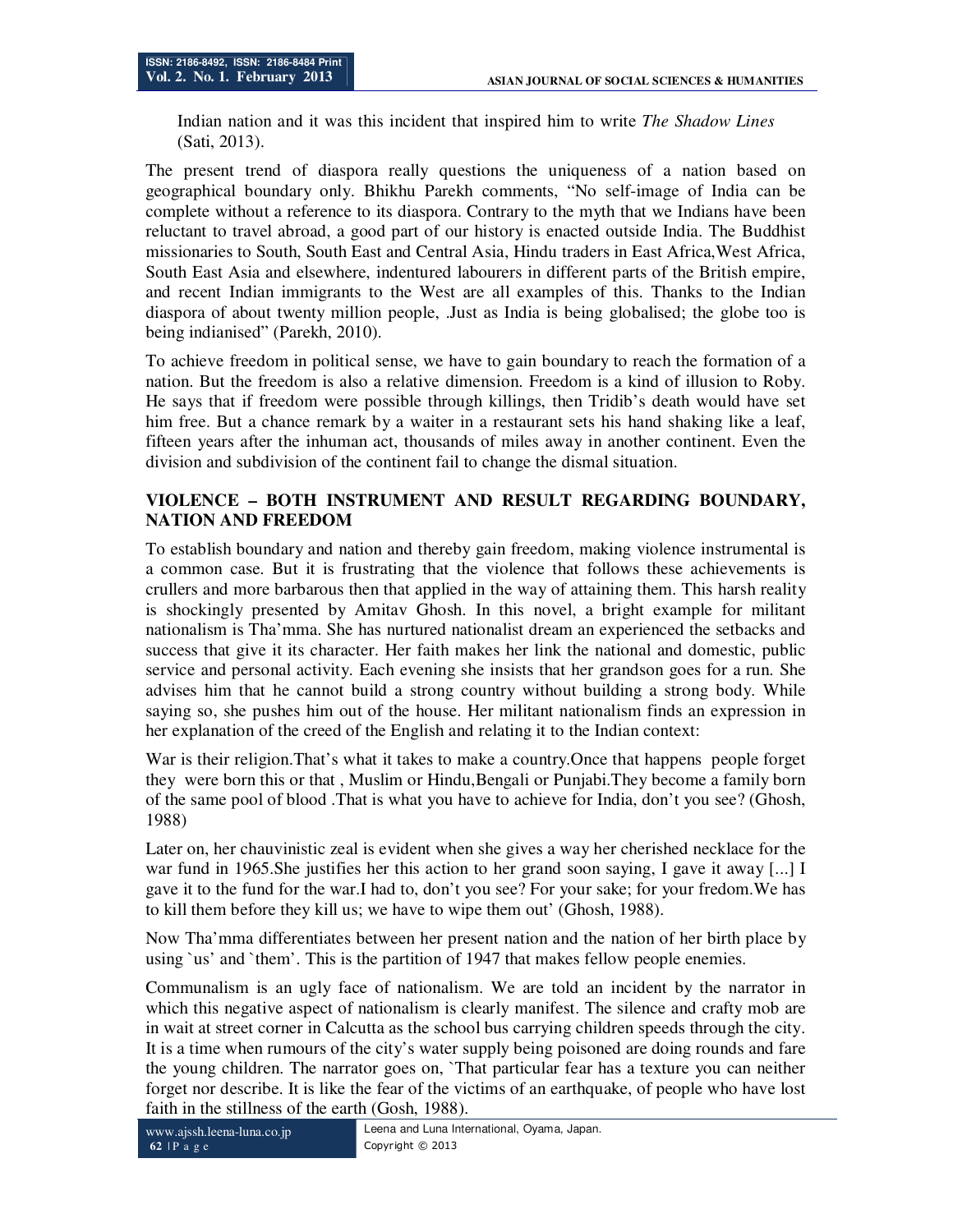The trauma as an outcome of is nicely furnished in these lines:

As an echo of Partition, the communal riot (through which it `speaks`) serves as a reminder that Partition- which according to the protocols of nation-state is seen as a necessary and foundational moment in the history of the nation-achieved nothing.Each communal riot is a reminder that Partition resolved nothing.Far from being necessary, it is shown to have been unnecessary, its horrors unmitigated by the consolation of success (Anshuman, 2010).

To present the shocking and unexpected picture of the incidents as a result of communal riot after the partition, the words of Kuldip Nayar can also be cited.He has to migrate to Inida from his home town Sialkot in Pakistan:

It was an avalanche of migration. Humanity in it entirely appeared to be on the move on both sides. No one expected it; no one wanted it, but none could prevent it. The two countries blamed each other as they tried to grapple with the unexpected tragedy and the other concomitant and chaotic problems of Partition after experiencing a few heady days that Independence had brought (Nayar, 2012).

The most crucial section of the novel is the account of Tridib's death. His brother Roby gives it after fifteen years of the event. Roby has been haunted by the same nightmare for long years and he describes it in a powerful and easy mix of dream and unreality. Roby mourns, `If only that dream would go away, I would be like other people; I would be free. I would have given anything to be free of that memory (Ghosh, 1988).

Roby goes on to say that the single word `free' causes the killing of people at the hands of terrorists and separatists and the army and the police in Assam, the North- East, Punjab, Srilanka and Tripura. Everyone is doing it to be free.

The people of the Indian sub-continent are baffled as Partition gifts then disorder and terrorism. Khushwant Sing rightly opines:

The Communal massacres of 1946-47 and Partition created two illusions in our minds. We felt that the Muslims having got their Pakistan, those that remained -11-12 percent of the population-would be easily integrated in the Indian mainstream. And somehow the experience of Gandhism in action would prevent communal riots from erupting. Unfortunately, both hopes proved illusory. It did not take very long for the communal virous to re-erupt in even more virulent form and afflict most of the country- the entire Gangetic plain down to Maharashtra, Gujarat,Karnataka, Tamil Nadu were affected (Singh, 2001).

# **A WORLD INHABITED BY A COMMON HUMANITY**

Tridib speaks of going ` to a place where there was no border between oneself and one's image in the mirror (Ghosh, 1998). This transcendental view of Tridib closes the gap between imagination and reality. Only a man like Tridib can reach forth to others. It is irony of fate that he could realize his dream in death. While trying to say a helpless old man from being attacked by a frenzied mob, he must know that he is not going there to come back alive. In spite of this fact, he does so as at the very moment the border between `oneself and one's image in the mirror' stops for him. This marks his final redemption.

Ghosh seems to seek a solution for the problems that the existing notions of boundary, freedom and nationality create. He finds his answer in a common humanity regardless of religion, caste, boundary and national identity. Sooth to say, it is the humanity that should rule the world and we, modern people, have dissected it by giving different names terming them as nationalities. But there is no chance for us to misinterpret Ghosh. As to Fakrul Alam: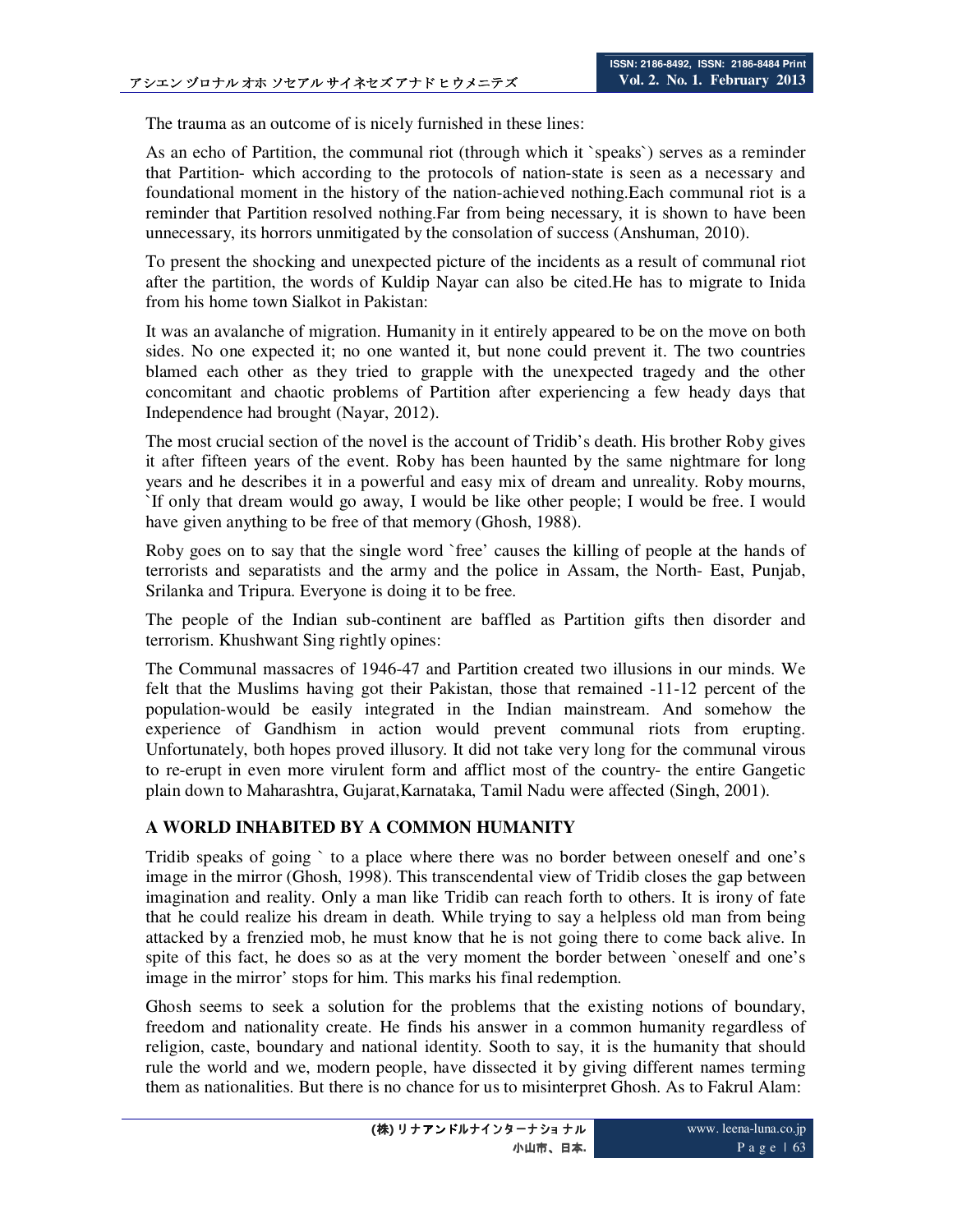Ghosh makes it quite clear that he does not endorse globalization at any moment since the concept entails flattening out differences only to satisfy the omnivorous maws of multinational capitalism. Similarly, he will not approve rigid ideas about nationalism or religious movements based on notions of purity or exclusion of groups who do not conform to the majority's obsessions about the nation or faith (Alam, 2007).

The novelist presents Tridib as a citizen of the world in the true sense of the term. Through him, he has sought to bring the peoples of the worlds closer. In this attempt to do so, he has questioned the meaning of political freedom and the force of nationalism in the modern world perspective. The blitz in war-time in London, civil strife in Post-Partition Bengal communal riots in Calcutta have served as tools in his attempt. Alpana Neoga's comment in this regard can sum up the very essence of Ghosh's yearning for a world inhabited by a common humanity. Alpana says that the following song of John Lennon written in 1975 that stirred a generation might have inspired Amitav Ghosh, when he created the character of tridib:

Imagine there are no countries It isn't hard to do Nothing to kill or die for And no religion too. Imagine all the people Living life in peace [....] Imagine no possessions I wonder if you can No need for greed or hunger A brotherhood of man Imagine all the people Sharing the entire world [....] (Neogy, 2013)

#### **CONCLUSION**

The dream of Amitav Ghosh may sound utopian to many. But if not fully possible, at least another dimension of this dream may be fulfilled. Retaining the modern notion of boundary seemingly essential for an independent geo-political identity and refining the zeal of nationalism by following the essence of humanity, we can hope for a better world. If in the field of business, the world is treated as a global market and the amazing development of information technology can make the world a global village, a world based on a global humanity is not impossible. For economic and political purpose, we are doing treaties, forming organizations, making our friends enemies and vice-versa. So, if we are sincere enough and can truly realize the ultimate necessity of us, we must be able to develop a global humanity, that is, a common humanity to rule the world single handed.